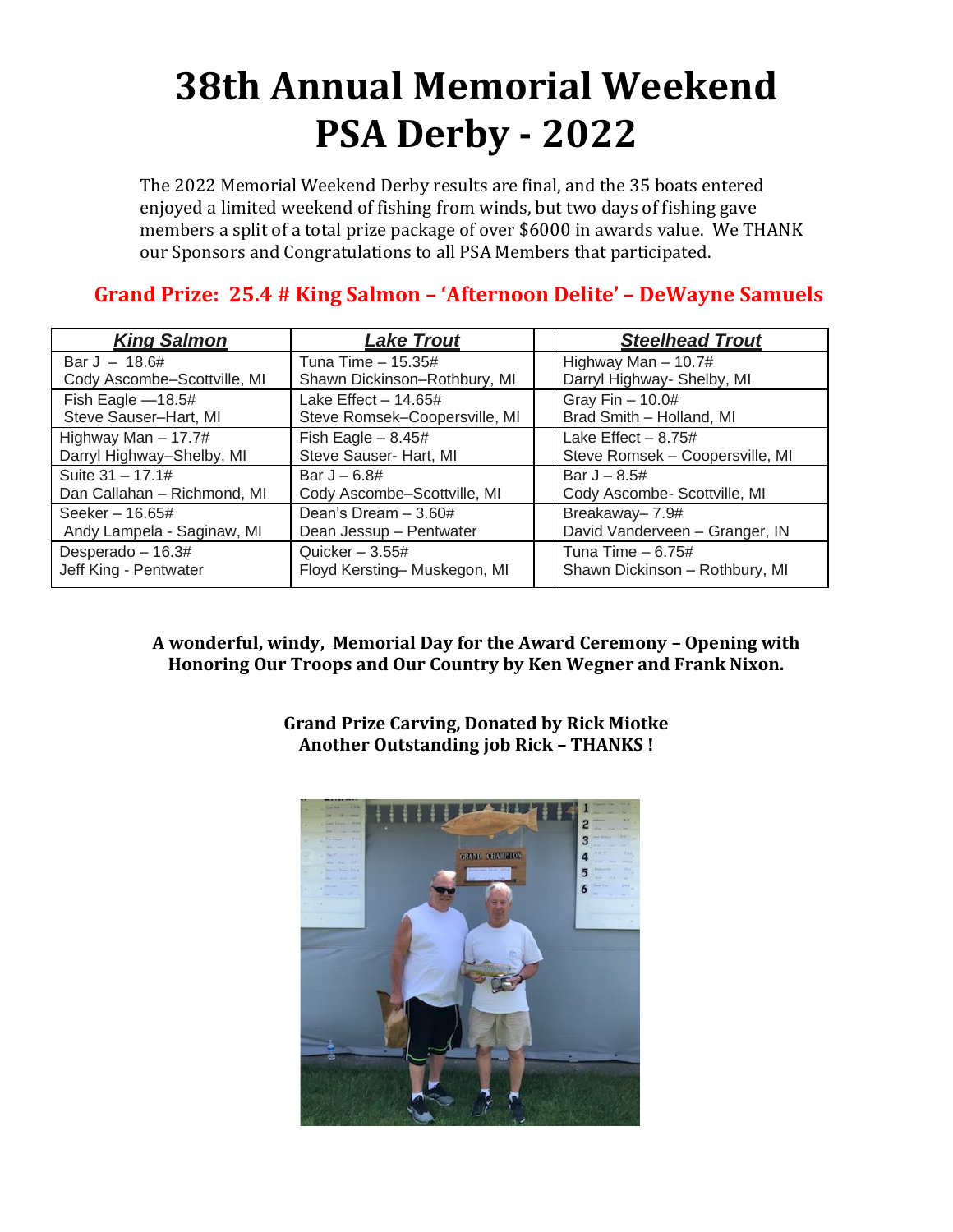## **Grand Prize Winner – DeWayne Samuels – Afternoon Delite Boat 25.4# King Salmon !**



**1st Place Teams – Bar J - Tuna Time - Highway Man** 

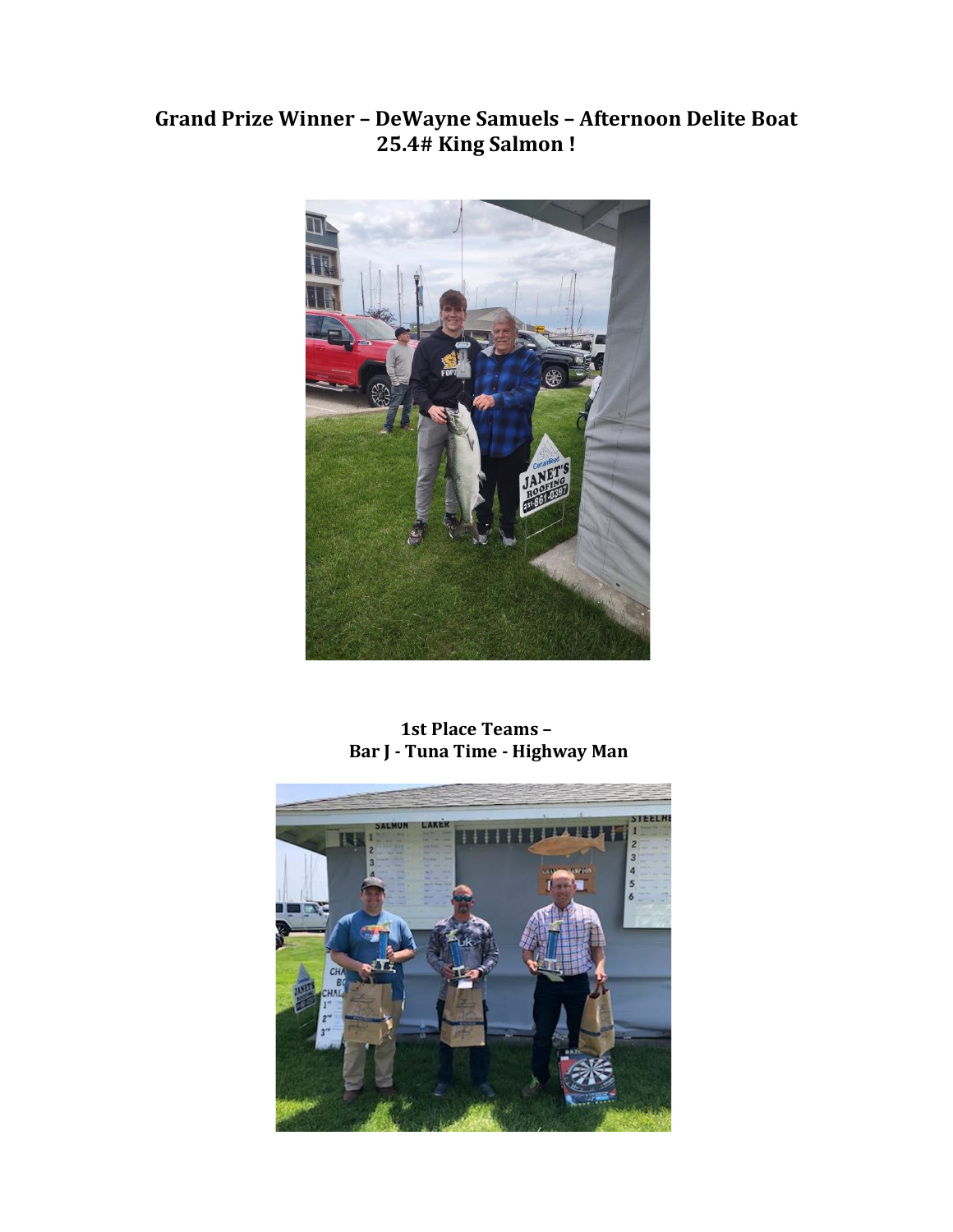

Lake Effect - Fish Eagle - Gray Fin

 **2nd Place Teams 3rd Place Teams**



 **Lake Effect – Fish Eagle – Gray Fin Lake Effect - Highway Man - Fish Eagle** 









 **Suite 31 – Bar J Seeker – Breakaway – Dean's Dream**

**6th Place Teams**



 **Desperado – Quicker – Tuna Time**